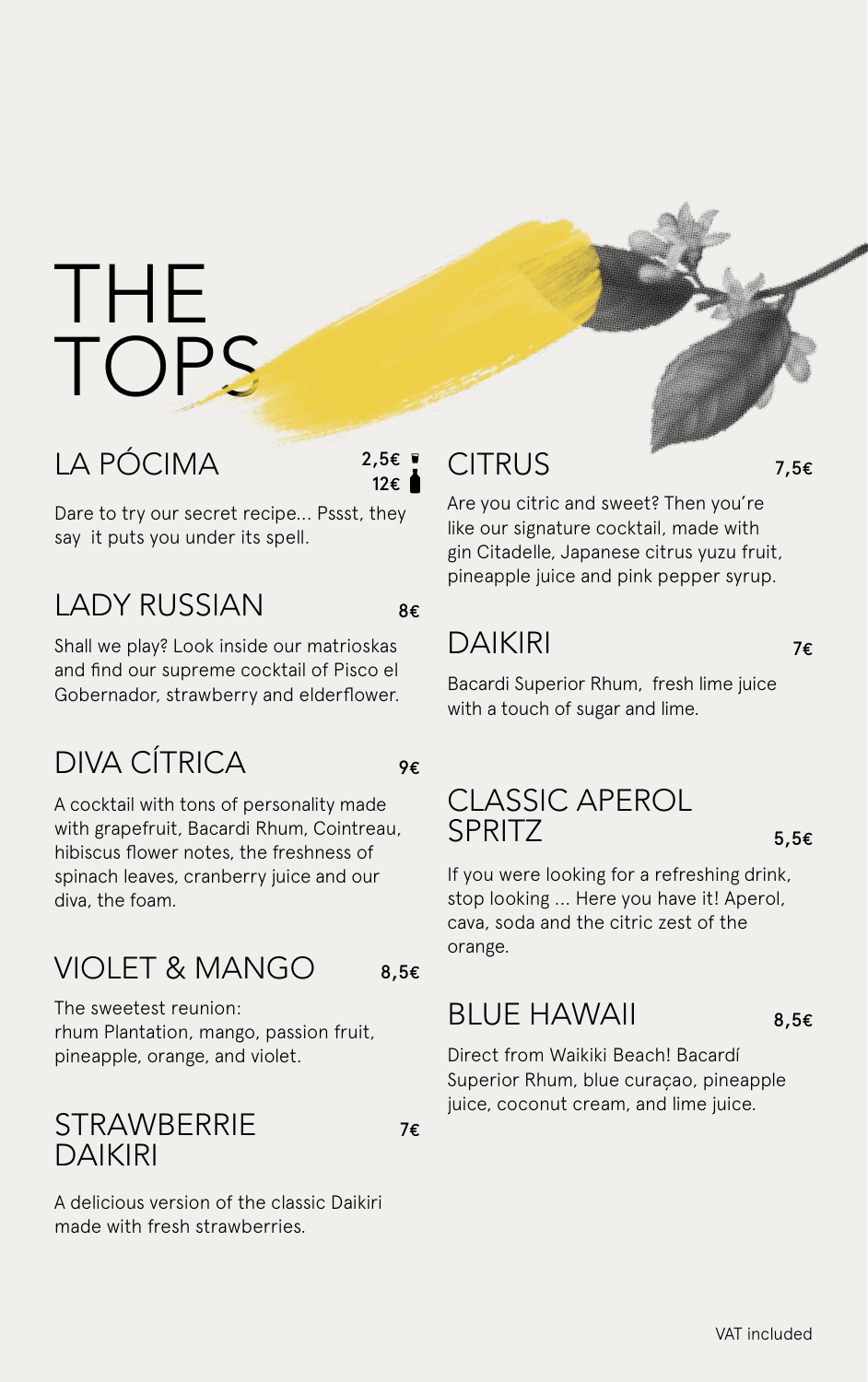# LEGENDS

#### NEGRONI

7€

The perfect aperitif made of gin, red Martini, Campari and a fresh touch of orange zest.

#### **STRAWBERRY** MOJITO

5,5€

Mojito in an *oh, so sweet version*, blended with fresh strawberries.

### PIÑA COLADA

EARLY

RISERS

6,5€

From the Caribean to the heart of Barcelona! A mix of Bacardí Superior and Havana Club 5 rhums with pineapple juice and coconut cream.

#### MOJITO

6,5€

The most popular of all cocktails: Bacardí Superior Rhum, fresh mint leaves, lime slices, brown sugar and a touch of soda.

#### MARGARITA

6,5€

A classic among classics, a Mexican wink with tequila Sauza, Cointreau, and lime juice.

#### CAIPIRINHA

0% coho 7€

Show us your passion! Vodka Sky, passion fruit, lemon juice, cinnamon syrup, and ginger beer.

#### SEX ON THE **BEACH**

6,5€

Our cheekiest versión: Ginger beer, orgeat, passion fruit, orange juice, and lemon.

#### NON ALCHOLIC MOJITO

5,5€

The freshest cocktail, alcohol free! Soda, lime, fresh mint, angostura and a touch of brown sugar.

#### SAN FRANCISCO

5€

Feel the sunrise: orange, pineapple, peach, and cranberry juice.